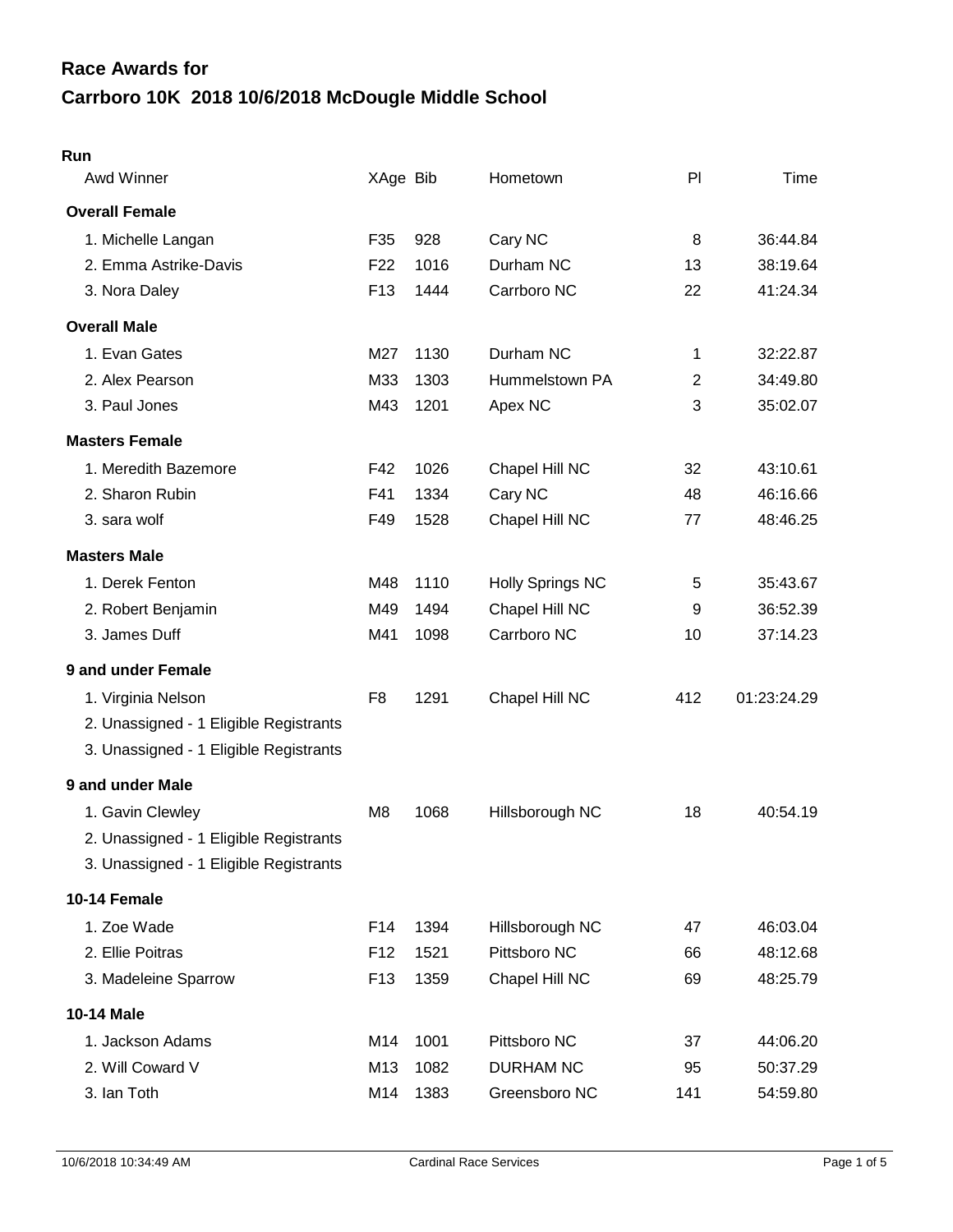| 15-19 Female                           |                 |      |                              |                |             |
|----------------------------------------|-----------------|------|------------------------------|----------------|-------------|
| 1. Elizabeth Loftus                    | F <sub>19</sub> | 1238 | Chapel Hill NC               | 182            | 57:46.29    |
| 2. DeAnna Bucy-Anderson                | F <sub>18</sub> | 1498 | Chapel Hill NC               | 213            | 59:24.07    |
| 3. Unassigned - 3 Eligible Registrants |                 |      |                              |                |             |
| 15-19 Male                             |                 |      |                              |                |             |
| 1. FRANCIS LAUZIER                     | M19             | 1225 | Wilmington NC                | 185            | 57:59.92    |
| 2. Nathan Dye                          | M17             | 1101 | Chapel Hill NC               | 209            | 59:16.76    |
| 3. Nathaniel Sanford                   | M15             | 1339 | Chapel Hill NC               | 350            | 01:11:38.30 |
| 20-24 Female                           |                 |      |                              |                |             |
| 1. Alex Errington                      | F <sub>23</sub> | 1448 | Pleasant Garden<br><b>NC</b> | 58             | 47:33.10    |
| 2. Mimi Bowen                          | F <sub>24</sub> | 1434 | Durham NC                    | 158            | 55:57.65    |
| 3. Anna coleman                        | F <sub>22</sub> | 1071 | Chapel Hill NC               | 278            | 01:04:01.72 |
| 20-24 Male                             |                 |      |                              |                |             |
| 1. Neal Duncan                         | M20             | 1446 | Chapel Hill NC               | 6              | 36:09.85    |
| 2. Matthew Jordan-Steele               | M24             | 1456 | Durham NC                    | 11             | 37:52.75    |
| 3. Kevin O'Connor                      | M24             | 930  | Carrboro NC                  | 21             | 41:14.31    |
| 25-29 Female                           |                 |      |                              |                |             |
| 1. Becky McDonnell                     | F <sub>28</sub> | 1257 | Chapel Hill NC               | 55             | 47:00.24    |
| 2. Julia Watson                        | F <sub>29</sub> | 1400 | Carrboro NC                  | 65             | 48:10.76    |
| 3. Jamie Garcia                        | F <sub>26</sub> | 1126 | <b>DURHAM NC</b>             | 71             | 48:29.33    |
| 25-29 Male                             |                 |      |                              |                |             |
| 1. rob arend                           | m25             | 1490 | Chapel Hill NC               | 4              | 35:16.77    |
| 2. Joshua Sutterfield                  | M26             | 1374 | <b>DURHAM NC</b>             | $\overline{7}$ | 36:39.25    |
| 3. Fadi Hanna                          | M25             | 1160 |                              | 17             | 40:44.93    |
| <b>30-34 Female</b>                    |                 |      |                              |                |             |
| 1. Brittany Sandora                    | F34             | 933  | Cary NC                      | 38             | 44:08.46    |
| 2. Melissa Jensen                      | F32             | 1197 | Chapel Hill NC               | 92             | 50:27.01    |
| 3. Bonner Saylor                       | F34             | 1340 | Chapel Hill NC               | 105            | 51:26.55    |
| 30-34 Male                             |                 |      |                              |                |             |
| 1. Daniel Anacker                      | M33             | 1008 | Durham NC                    | 12             | 38:17.11    |
| 2. Matt Straub                         | M32             | 1479 | Chapel Hill NC               | 15             | 39:54.07    |
| 3. Andrew Rowland                      | M32             | 1333 | Durham NC                    | 23             | 41:46.57    |
| <b>35-39 Female</b>                    |                 |      |                              |                |             |
| 1. Britt Johnson-Broache               | F36             | 1200 | Durham NC                    | 41             | 44:59.03    |
| 2. Elizabeth Evans                     | F38             | 1106 | Chapel Hill NC               | 44             | 45:31.97    |
| 3. Margaret Irvin                      | F36             | 1514 | Durham NC                    | 61             | 48:00.01    |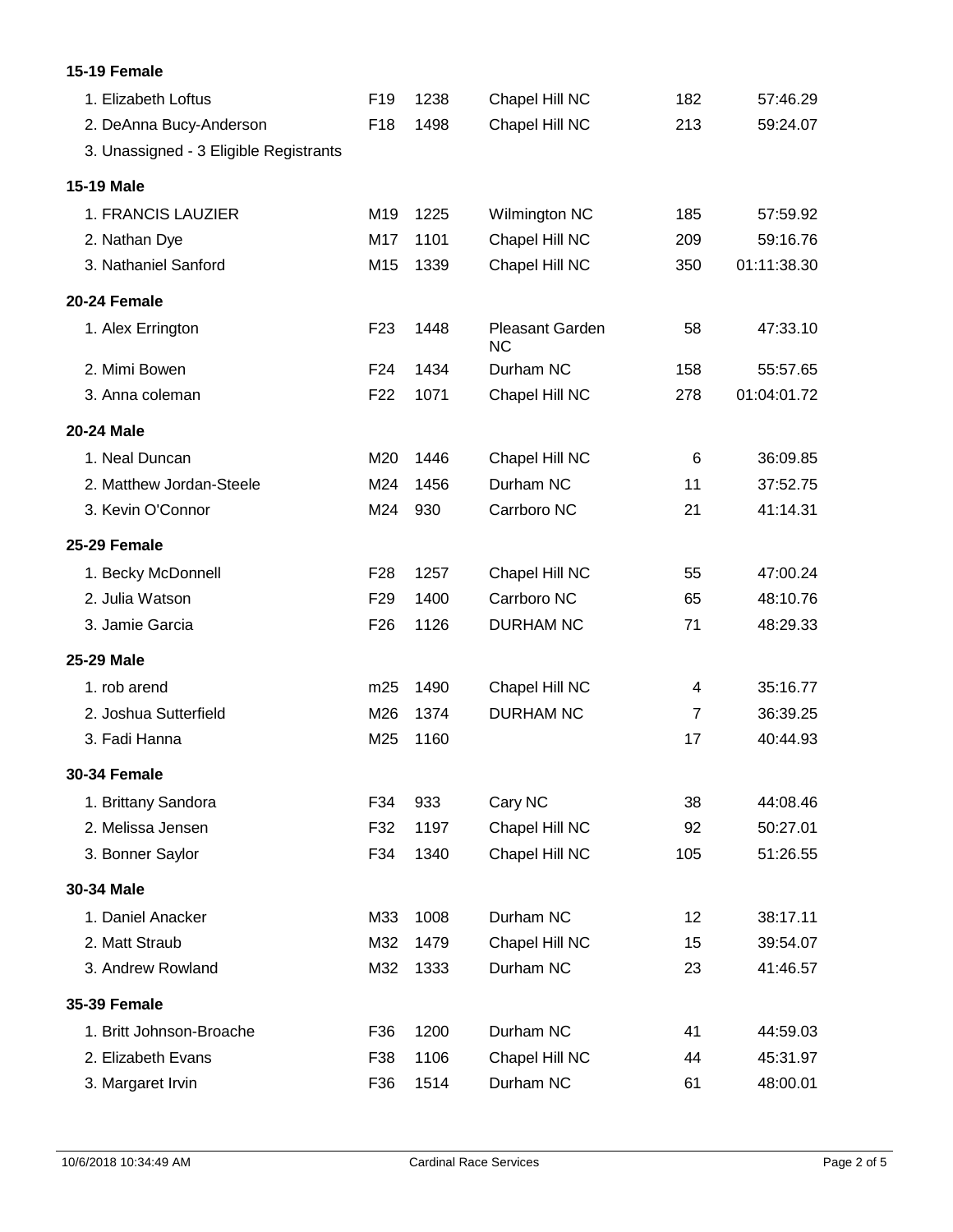## **35-39 Male**

| 1. Jonathan Smith   | M36             | 1355 | Carrboro NC      | 14  | 39:37.16 |
|---------------------|-----------------|------|------------------|-----|----------|
| 2. Jeff Clough      | M38             | 1070 | Chapel Hill NC   | 16  | 40:12.31 |
| 3. Douglas MacKay   | M39             | 1244 | Carrboro NC      | 24  | 42:00.97 |
| 40-44 Female        |                 |      |                  |     |          |
| 1. Jennifer Adams   | F42             | 1002 | Pittsboro NC     | 102 | 51:17.25 |
| 2. Susan Trout      | F44             | 1387 | Chapel Hill NC   | 104 | 51:26.13 |
| 3. Michelle Conner  | F44             | 1074 | Raleigh NC       | 119 | 52:37.93 |
| 40-44 Male          |                 |      |                  |     |          |
| 1. Joshua Lowry     | M41             | 1241 | Morrisville NC   | 27  | 42:37.89 |
| 2. Frank Lech       | M41             | 1226 | Cary NC          | 40  | 44:37.80 |
| 3. Vincent Conitzer | M40             | 1503 | Chapel Hill NC   | 43  | 45:13.90 |
| 45-49 Female        |                 |      |                  |     |          |
| 1. Noreen Mcdonald  | F45             | 1256 | Chapel Hill NC   | 110 | 51:47.30 |
| 2. Amber Corbin     | F48             | 1504 | Chapel Hill NC   | 150 | 55:38.29 |
| 3. Jaime Stein      | F46             | 1362 | Carrboro NC      | 153 | 55:51.71 |
| 45-49 Male          |                 |      |                  |     |          |
| 1. Thomas Soth      | M45             | 1357 | Chapel Hill NC   | 19  | 40:59.57 |
| 2. Ted Richardson   | M48             | 1469 | Chapel Hill NC   | 20  | 41:08.33 |
| 3. Derek Clewley    | M45             | 1067 | Hillsborough NC  | 35  | 43:46.43 |
| 50-54 Female        |                 |      |                  |     |          |
| 1. Christine Cotton | F <sub>53</sub> | 1442 | Chapel Hill NC   | 86  | 49:53.42 |
| 2. Katie Savelli    | F <sub>53</sub> | 1473 | Chapel Hill NC   | 100 | 51:09.10 |
| 3. Amy Charney      | F <sub>50</sub> | 1196 | Carrboro NC      | 106 | 51:39.48 |
| 50-54 Male          |                 |      |                  |     |          |
| 1. Rodney Bizzell   | M51             | 1433 | Raleigh NC       | 31  | 43:02.51 |
| 2. Blaine Schmidt   | M51             | 1344 | Chapel Hill NC   | 67  | 48:13.57 |
| 3. Adam Falk        | M53             | 923  | New York NY      | 79  | 49:05.91 |
| <b>55-59 Female</b> |                 |      |                  |     |          |
| 1. Mary Szymkowski  | F <sub>55</sub> | 1376 | <b>DURHAM NC</b> | 135 | 54:08.06 |
| 2. Tanya Helms      | F <sub>58</sub> | 1510 | Chapel Hill NC   | 157 | 55:56.30 |
| 3. Susan Chesser    | F <sub>55</sub> | 1499 | Durham NC        | 160 | 56:02.45 |
| 55-59 Male          |                 |      |                  |     |          |
| 1. Gary Slade       | M59             | 1353 | Chapel Hill NC   | 29  | 42:45.96 |
| 2. Scott Brewner    | M56             | 1037 | Durham NC        | 36  | 43:59.27 |
| 3. Gary Rice        | M58             | 1324 | Mebane NC        | 57  | 47:11.50 |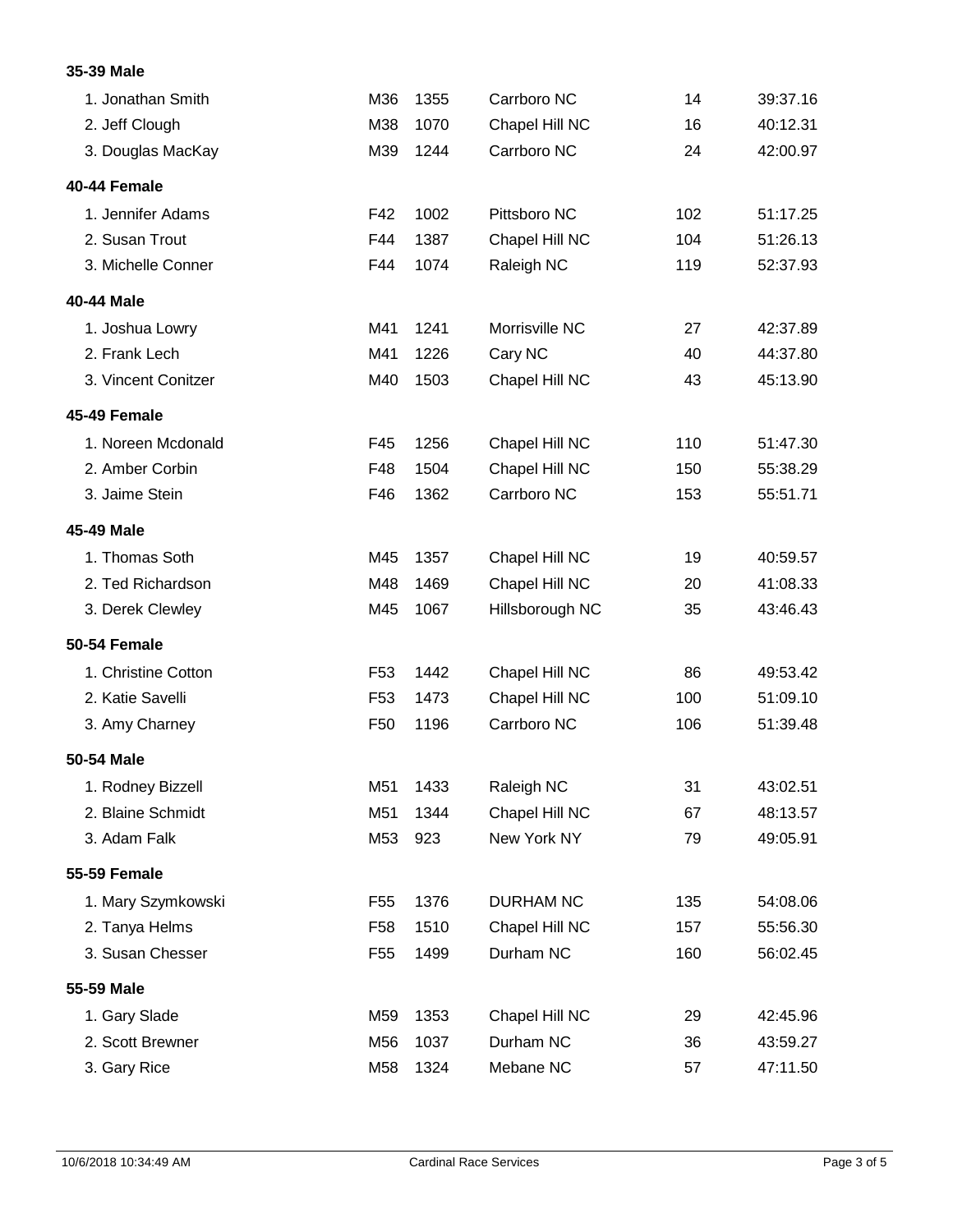## **60-64 Female**

| 1. Joanne Gardner                      | F63             | 1127 | Chapel Hill NC   | 96  | 50:42.49    |
|----------------------------------------|-----------------|------|------------------|-----|-------------|
| 2. Kathy Merritt                       | F64             | 1270 | <b>DURHAM NC</b> | 137 | 54:19.25    |
| 3. Vivian Li                           | F61             | 1230 | Durham NC        | 168 | 56:46.55    |
| 60-64 Male                             |                 |      |                  |     |             |
| 1. Roch Will                           | M62             | 1411 | Mebane NC        | 75  | 48:39.12    |
| 2. Ken Shelton                         | M62             | 1350 | Chapel Hill NC   | 85  | 49:32.01    |
| 3. Randy Kauftheil                     | M60             | 1209 | Chapel Hill NC   | 87  | 49:53.61    |
| 65-69 Female                           |                 |      |                  |     |             |
| 1. Joan Boone                          | F65             | 1034 | <b>Efland NC</b> | 353 | 01:11:50.77 |
| 2. Patricia Barnes                     | F66             | 1022 | Chapel Hill NC   | 444 | 01:37:17.06 |
| 3. Tracey West                         | F65             | 1409 | Chapel Hill NC   | 449 | 01:40:28.77 |
| 65-69 Male                             |                 |      |                  |     |             |
| 1. Roger Mitchell                      | M68             | 1281 | Carrboro NC      | 73  | 48:33.14    |
| 2. Armando Velasco                     | M65             | 921  | Chapel Hill NC   | 123 | 52:50.21    |
| 3. Richard Smith                       | M65             | 1475 | Chapel Hill NC   | 124 | 52:54.26    |
| <b>75 and Above Female</b>             |                 |      |                  |     |             |
| 1. Sharon Roggenbuck                   | F79             | 1470 | Hillsborough NC  | 421 | 01:25:38.84 |
| 2. Unassigned - 1 Eligible Registrants |                 |      |                  |     |             |
| 3. Unassigned - 1 Eligible Registrants |                 |      |                  |     |             |
| <b>75 and Above Male</b>               |                 |      |                  |     |             |
| 1. Jerry Surh                          | M79             | 1372 | Carrboro NC      | 313 | 01:07:38.72 |
| 2. Unassigned - 1 Eligible Registrants |                 |      |                  |     |             |
| 3. Unassigned - 1 Eligible Registrants |                 |      |                  |     |             |
| 70-74 Female                           |                 |      |                  |     |             |
| 1. Sheelagh Anderson                   | F71             | 1009 | Carrboro NC      | 368 | 01:13:47.35 |
| 2. Cecile Skrzynia                     | F70             | 1352 | Chapel Hill NC   | 374 | 01:15:09.99 |
| 3. Marion Haywood                      | F71             | 1169 | Chapel Hill NC   | 419 | 01:25:38.12 |
| 70-74 Male                             |                 |      |                  |     |             |
| 1. Richard Weinberg                    | M71             | 1407 | Durham NC        | 112 | 52:04.80    |
| 2. Unassigned - 2 Eligible Registrants |                 |      |                  |     |             |
| 3. Unassigned - 2 Eligible Registrants |                 |      |                  |     |             |
| Athena                                 |                 |      |                  |     |             |
| 1. Laura Wessell                       | F <sub>50</sub> | 1408 | Hillsborough NC  | 212 | 59:21.72    |
| 2. Meg Berreth                         | F47             | 1031 | Carrboro NC      | 241 | 01:01:29.58 |
| 3. Sarah Franks                        | F44             | 1507 | Chapel Hill NC   | 294 | 01:05:20.38 |